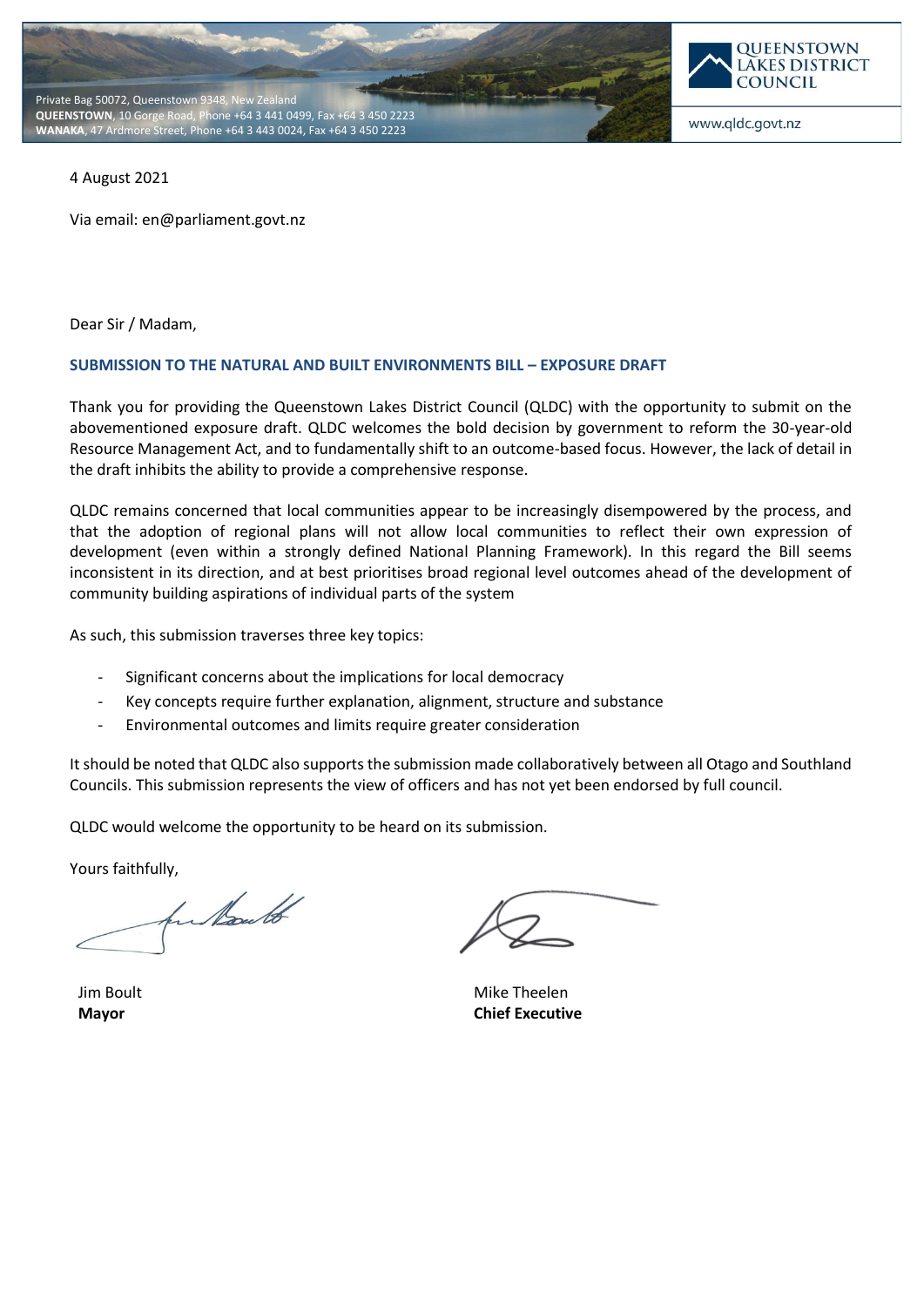## **1.0 Background**

- 1.1 The Queenstown Lakes District is a high growth area<sup>1</sup> and a high-profile tourist destination. The district includes both urban and rural areas, large and small population centres and townships that are geographically remote.
- 1.2 Under pressure from both resident and visitor numbers, the existing system presents a number of challenges. As one of the highest volume consenting authorities in the country, QLDC frequently tackles challenging and litigious matters that are outside of the norm.
- 1.3 Since COVID-19, the district has entered a period of volatility, uncertainty, complexity and ambiguity. Border closures have significantly impacted the district's economy, workforce and wellbeing. However, QLDC's demand projections consider this to be a short-term issue which will not change long-term projections of growth.
- 1.4 A significant percentage of the district is either an outstanding natural landscape or national park. Not only do such landscapes need to be protected but improved environmental health must be ensured.
- 1.5 QLDC has recently adopted a spatial plan that was developed in partnership with central government and Kāi Tahu. This spatial plan offers considerable potential as a long-term strategic planning tool and as such, we are keen to see such documentation afforded legislative weight through Resource Management Act (RMA) reform.
- 1.6 In June 2019, the Council declared a climate and ecological emergency<sup>2</sup> and has since established a Climate Action Plan, focusing on emissions reduction mitigation activities as well as adaptation considerations. Residents of the district have significant climate change aspirations<sup>3</sup>, in terms of both mitigation and adaptation activity. Addressing climate change requirements has become increasingly difficult within the existing framework and QLDC welcomes the introduction of an outcomes-based, fit for purpose approach.

# **2.0 Introduction**

- 2.1 QLDC broadly supports the intent of the changes to simplify and improve resource management within Aotearoa. However, the separable and disaggregated nature of the consultation process inhibits full exploration of the implications of the Bill and the wider reforms. Limiting discourse to discrete parcels of partial legislation does not enable cogent and comprehensive comment to be made.
- 2.2 QLDC notes that without visibility of schedules 1,2 and 3 it is difficult to provide commentary on the potentially significant implications for local democracy and representation.
- 2.3 QLDC's submission addresses high-level concepts and concerns, with detailed technical comment provided by officers in a combined Otago and Southland councils submission separately.
- 2.4 QLDC also supports the submission made by Taituarā.

<sup>1</sup> <https://www.qldc.govt.nz/community/population-and-demand>

<sup>2</sup> <https://www.qldc.govt.nz/your-council/our-vision-mission/climate-action-plan>

<sup>3</sup> <https://www.qldc.govt.nz/your-council/our-vision-mission/climate-action-plan>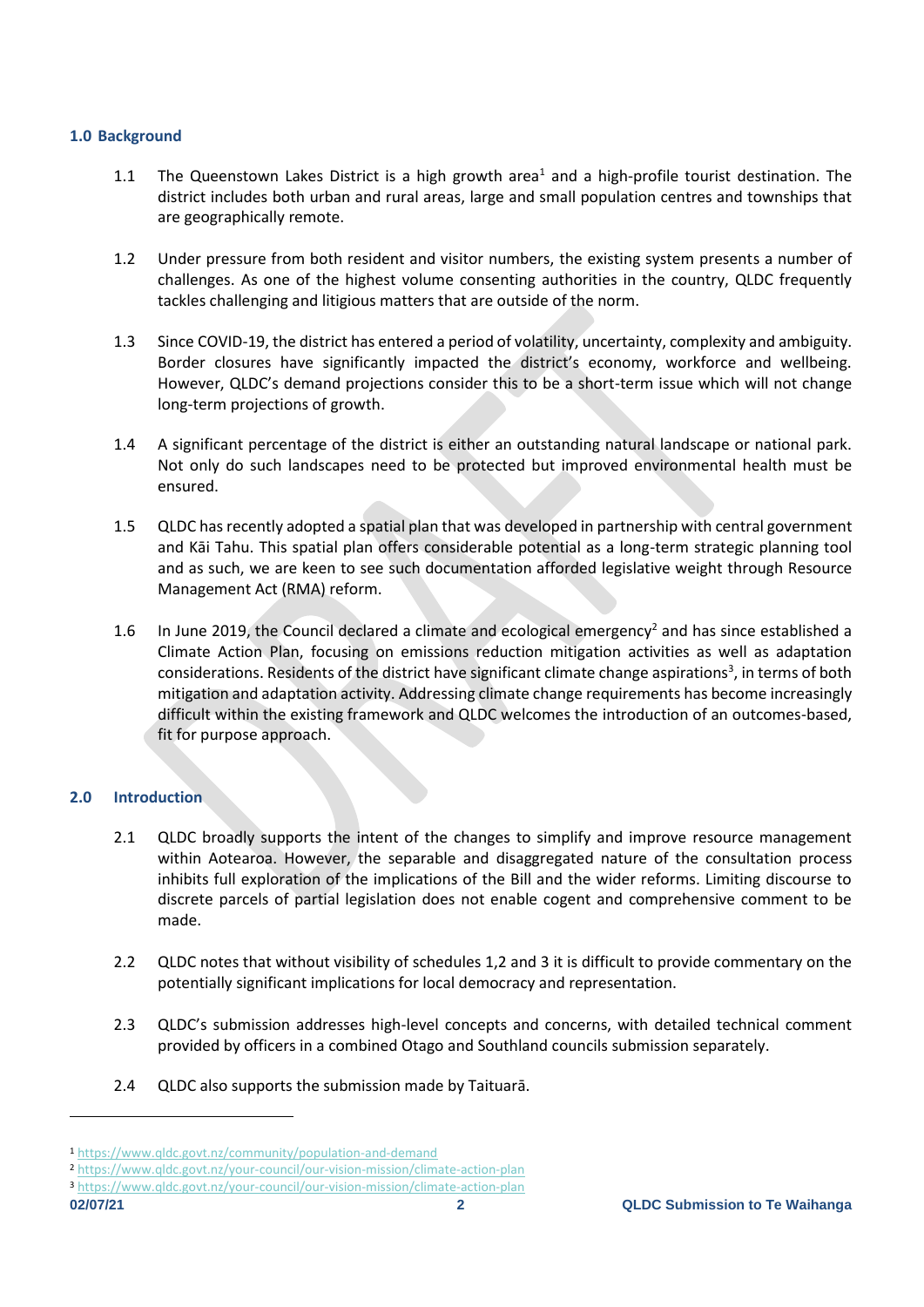### **3.0 Significant concerns about the implications for local democracy**

- 3.1 QLDC has significant concerns about the implications for local democracy in relation to both RMA reform and Three Waters reform. Both processes seek to reduce the role of both local government and the communities that they serve. When considered together, these contemporaneous review processes have the potential to significantly change the local government landscape, reduce accountability and remove the ability for local communities to easily influence and shape the services on which they rely.
- 3.2 The Queenstown Lakes District has a well-educated, highly engaged and frequently litigious community that increasingly seeks greater opportunities for genuine participation in matters of local democracy. The district does not typically suffer from apathy on any matters and those within the local communities who have the resources and time to do so, often express extremely strong views pertaining to the environment and resource management. Central and regional government is illequipped to manage relationships, partners and stakeholders at a local level and greater assurance is required as to the processes and models that will be adopted.
- 3.3 QLDC supports the creation of a national planning framework in theory but based on the information currently available does not support the creation of regional natural and built environments plans and associated planning committees. Greater detail is required in schedules 2 and 3 before considering the consequences of these changes further.
- 3.4 The implementation principle outlined at clause 18 (c) requires redrafting, to acknowledge that an understanding of local environment and communities will be central to good governance.
- 3.5 The representative model presented for the planning committees appears untenable. The provision of one representative per local authority may result in the over-representation of small districts, whilst larger urban centres and locations with large visitor populations will be under-represented. As a high growth district that plays an important role in the National tourism industry, whilst managing some of the highest consent numbers and values in the country, the suggested model does not appear fit for purpose nor democratic. In light of this, requiring local authorities to bear the cost of the secretariat appears inappropriate.
- 3.6 QLDC has concerns at the practical effect of reducing the current range of documents to 14 regional plans. While regional level planning may work well for some region-wide resources, it will not effectively address many of the urban amenity and land use issues that operate in all our urban centres. A plan that seeks to address communal level values across communities as diverse as Queenstown, Dunedin, Oamaru and Cromwell will not be credible to individual communities.
- 3.7 Similarly, the significance and importance of the district's landscape, rivers and water bodies need to be understood at both a local, national and even international level, but remains distinct and unique from the balance of the Otago region. At present, the draft is unable to demonstrate how the needs of the different communities will be reflected in the NBA plans, or what discretion local communities will have in their administration of such plans.

#### **4.0 Key concepts require further explanation, alignment, structure and substance**

4.1 QLDC supports the concept of Te Oranga o te Taiao and the importance of the legislation giving effect to the principles of te Tiriti o Waitangi. Further detail will be required to fully understand ways in which this can be best achieved.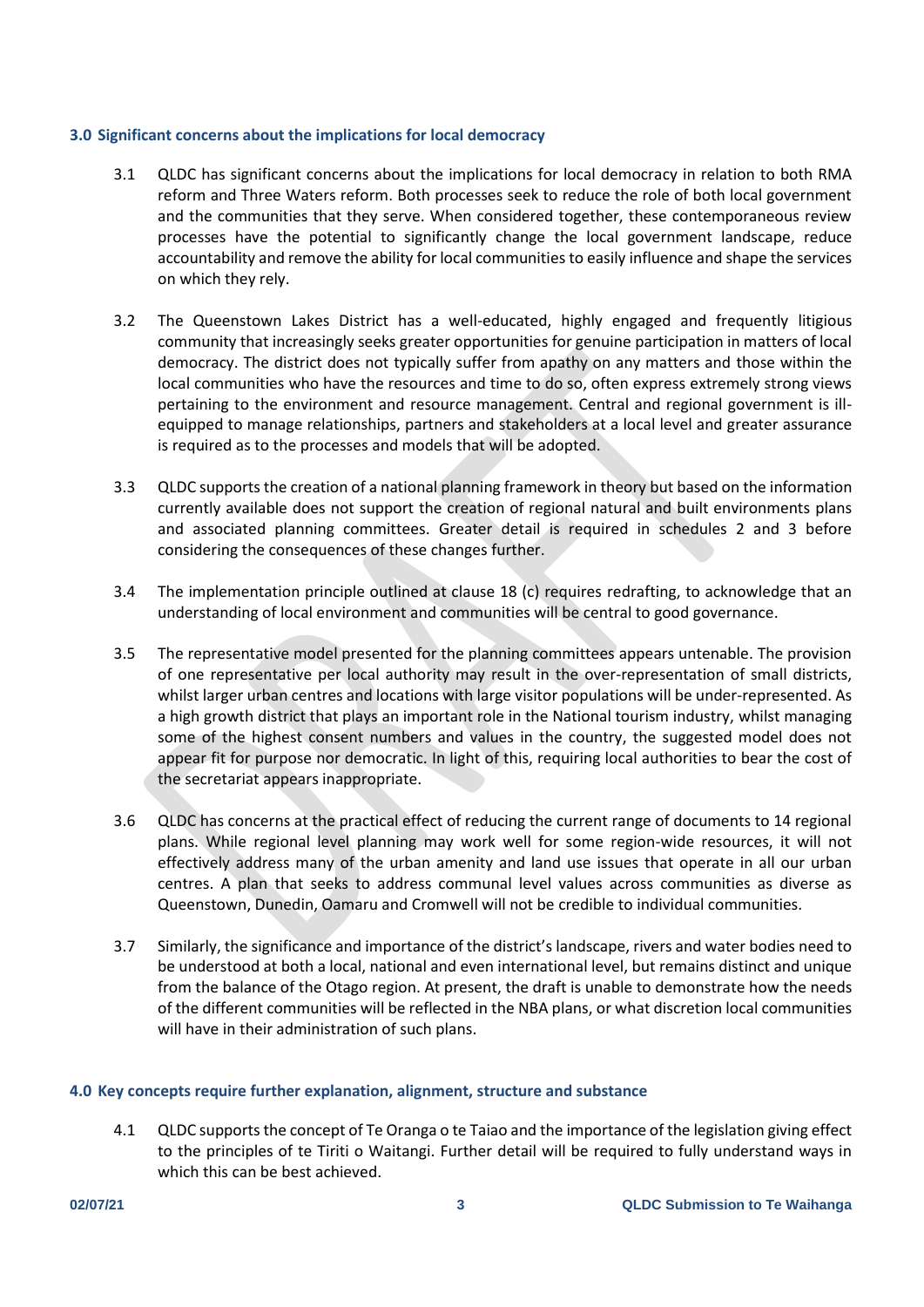- 4.2 The purpose of the legislation in clause 5 is open-ended and does not clearly prevent environmental health from being traded-off against development. The Bill needs a much stronger hierarchy, with environmental protection ensured rather than enabled. The requirement to 'promote' environmental outcomes is not a strong enough direction to ensure those outcomes are actually achieved.
- 4.3 QLDC notes that the Bill does not provide a definition of 'effect', which could be significant. There is a considerable amount of case law and institutional understanding of what this currently means under the RMA, which may be squandered if not also defined within the Bill.
- 4.4 The inclusion of offsetting and compensation alongside avoiding, remedying and mitigating<sup>4</sup> adverse effects is concerning in clause 5 as there are no clear safeguards around when it is acceptable to compensate for harm (instead of simply not causing it in the first place). There is considerable risk that offsetting will be used to enable development that will result in poor environmental outcomes. QLDC recommends that the off-setting of carbon is not permitted
- 4.5 QLDC notes that the Bill adopts the precautionary approach (clause16 and clause18g), as opposed to the stronger formulation of the precautionary principle. The precautionary approach is generally recognized to be a softening of the principle. Use of the precautionary approach (as outlined in principle 15 of the Rio Declaration 1992<sup>5</sup>) feels dated, given subsequent international legislation has adopted the precautionary principle instead.
- 4.6 QLDC further notes that definitions of harm in the precautionary principle need far greater clarity and operational explanation. Explanation of serious and irreversible harm could be addressed within the National Planning Framework.
- 4.7 QLDC encourages any definition of wellbeing to align with definitions provided within section 3(d) of the Local Government Act<sup>6</sup>. Improvements to existing definitions should be reflected across both pieces of legislation.

# **5.0 The environmental outcomes and limits require greater consideration**

- 5.1 The environmental outcomes listed at clause 8 presents a strong summary of important matters, but without the provision of an internal hierarchy will be challenging to use effectively. In an era of complexity, prioritization of these outcomes will be needed to ensure good decision-making and process delivery.
- 5.2 Clause 8 is weighted towards environmental outcomes, and it is unclear how these outcomes will be reconciled with the government's Urban Growth Agenda and the NPS-UD. Good urban development invariably involves changes to the biophysical environment and cannot be confined to the margins if the country is to deliver strong well-developed and affordable communities. The Bill and its processes need to include process to sensibly reconcile different and competing agendas.

<sup>4</sup> Through the inclusion of offsetting and compensation in the definition of 'mitigate' in Clause 3

<sup>5</sup>[https://www.un.org/en/development/desa/population/migration/generalassembly/docs/globalcompact/A\\_CONF.151\\_26\\_Vol.I\\_Declara](https://www.un.org/en/development/desa/population/migration/generalassembly/docs/globalcompact/A_CONF.151_26_Vol.I_Declaration.pdf) [tion.pdf](https://www.un.org/en/development/desa/population/migration/generalassembly/docs/globalcompact/A_CONF.151_26_Vol.I_Declaration.pdf)

 $6$  promoting the social, economic, environmental, and cultural well-being of their communities, taking a sustainable development approach.